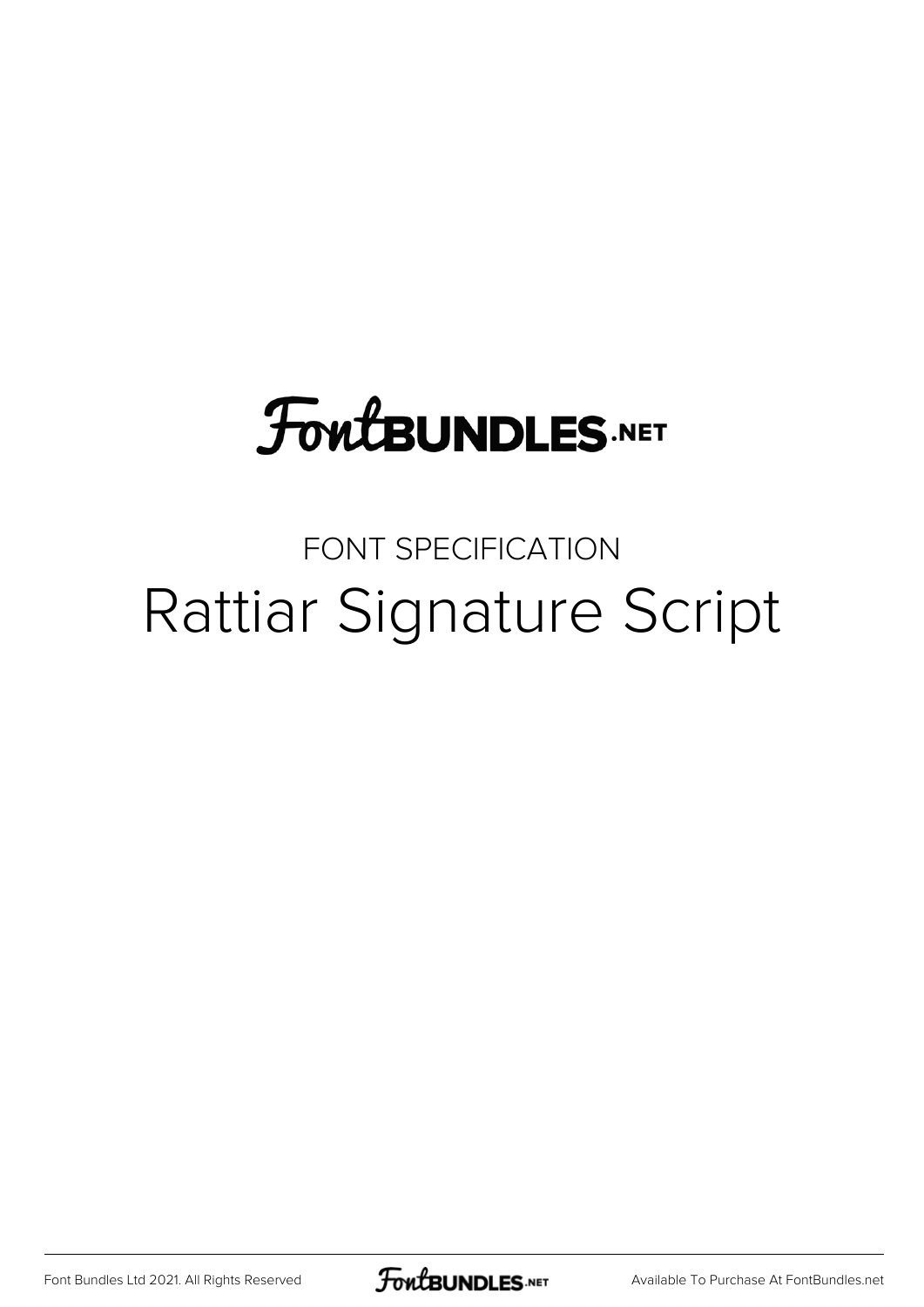## Rattiar - Regular

**Uppercase Characters** 

 $2FGHQCDM$ ICCTILININUZ

Lowercase Characters

abcdelghijklmnepgrstwuw

**Numbers** 

0123456789

Punctuation and Symbols

All Other Glyphs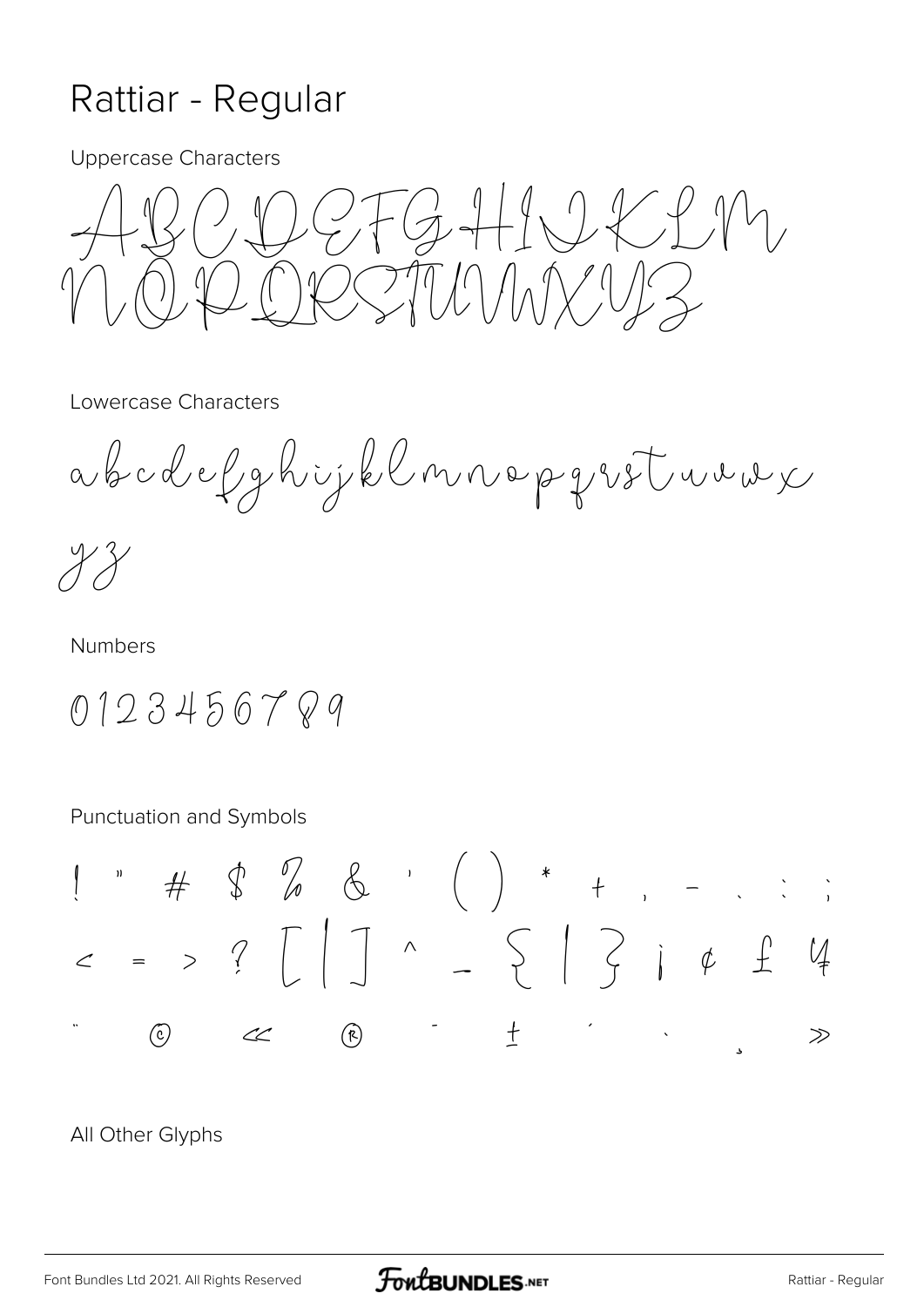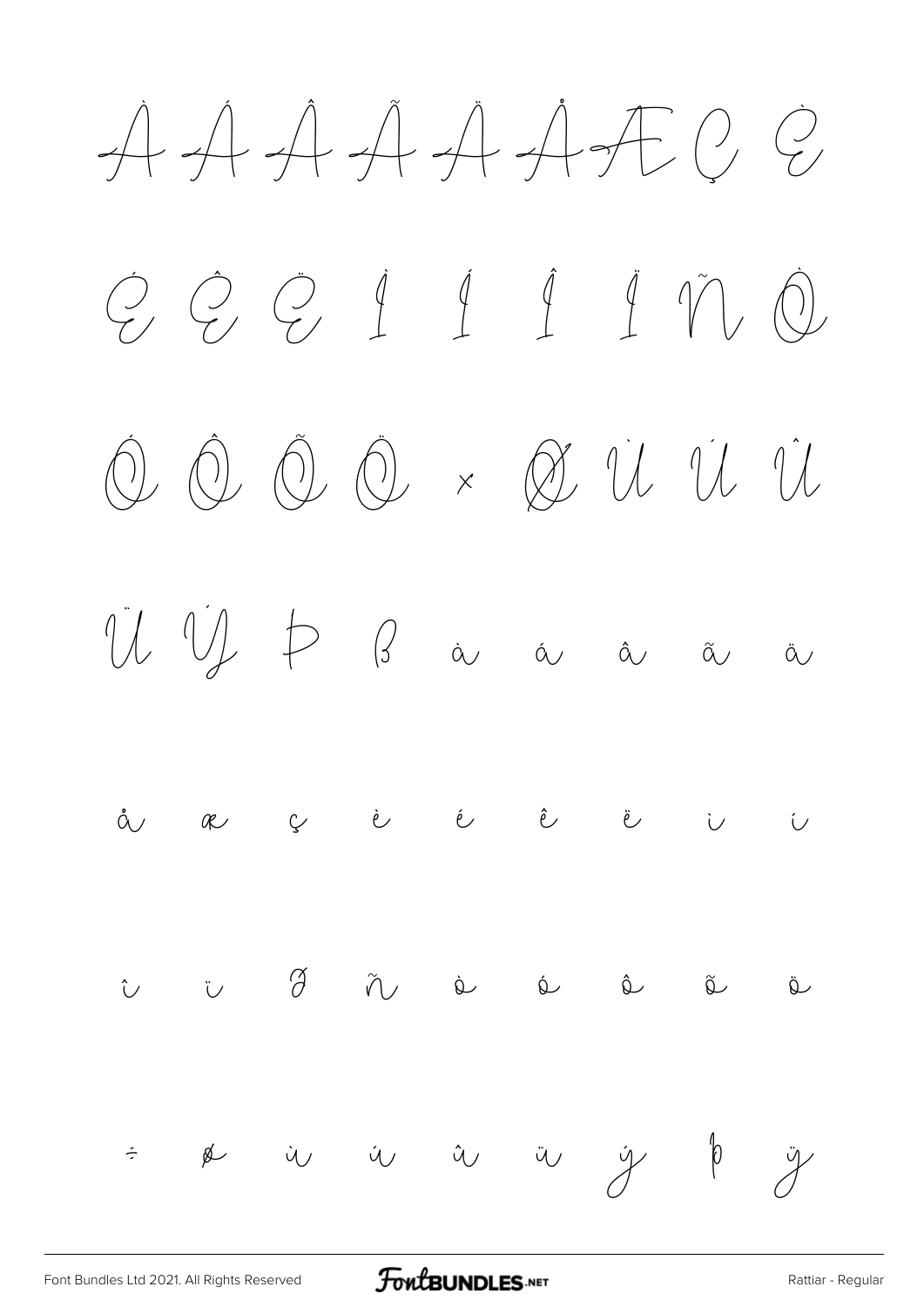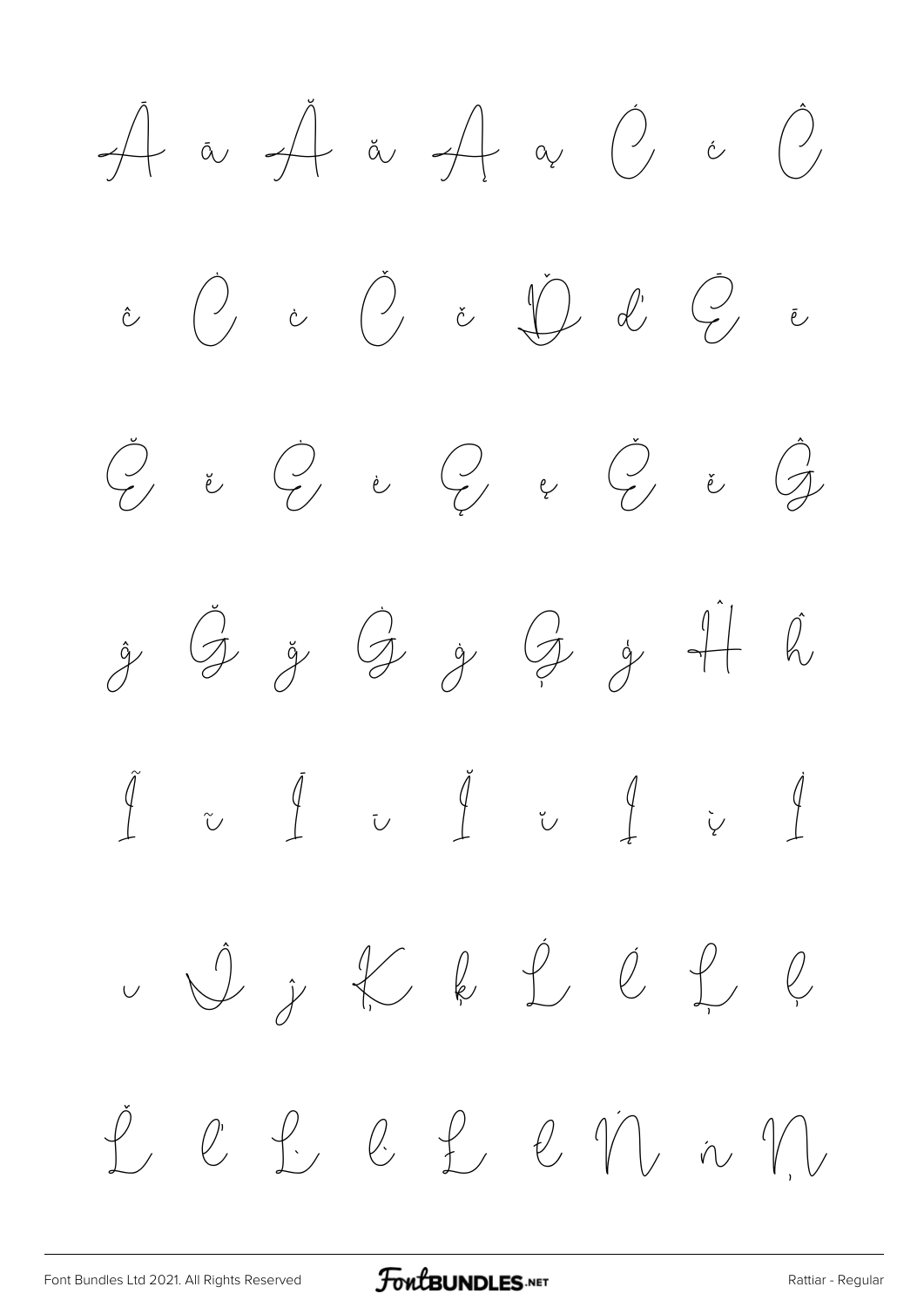$\begin{array}{ccccc} \eta \wedge & \gamma \wedge & \gamma \wedge & \eta \wedge & \text{in} & \text{(1)}\\ \eta \wedge & \eta \wedge & \eta \wedge & \text{(2)} & \text{in} & \text{(3)}\\ \end{array}$  $\begin{array}{ccccccccccccc} \phi & \text{if}& \phi & \text{if}& \phi & \text{if}& \phi & \phi \\ \end{array} \begin{array}{ccccccccccccc} \phi & \text{if}& \phi & \text{if}& \phi & \text{if}& \phi & \phi \\ \end{array}$  $\bigodot$  $\begin{array}{ccc} \uparrow & \uparrow & \uparrow & \hat{\mathbb{U}} & \text{if} & \text{if} & \text{if} & \text{if} & \text{if} & \text{if} & \text{if} & \text{if} & \text{if} & \text{if} & \text{if} & \text{if} & \text{if} & \text{if} & \text{if} & \text{if} & \text{if} & \text{if} & \text{if} & \text{if} & \text{if} & \text{if} & \text{if} & \text{if} & \text{if} & \text{if} & \text{if} & \text{if} & \text{if} & \text{if} & \text{if} & \text{if} & \$ Vi a Vi a Vi a VV ie VI  $\frac{1}{7}$  US 3 3 3 3 7  $\overbrace{\mathscr{R}}^{*} \overbrace{\mathscr{R}}^{*} \overbrace{\mathscr{R}}^{*}$  $\begin{matrix} 1 & 1 \\ 1 & 1 \end{matrix}$  $\label{eq:2.1} \begin{array}{c} \mathcal{O}(\mathcal{O}_{\mathbb{R}^3}) \times \mathcal{O}_{\mathbb{R}^3}(\mathcal{O}_{\mathbb{R}^3}) \times \mathcal{O}_{\mathbb{R}^3}(\mathcal{O}_{\mathbb{R}^3}) \end{array}$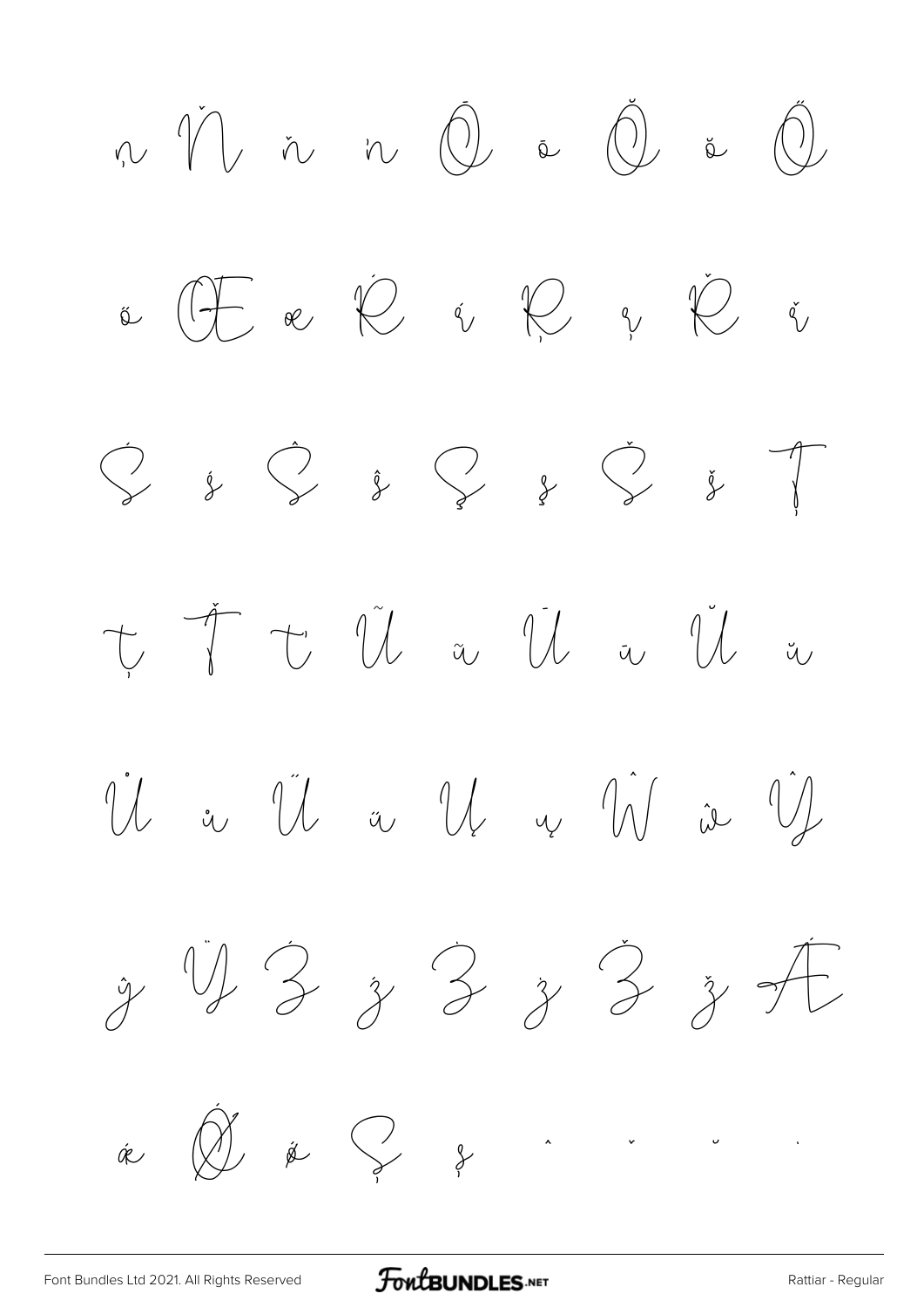$\therefore$   $\therefore$   $\frac{1}{2}$   $\therefore$   $\frac{1}{2}$   $\frac{1}{2}$   $\therefore$   $\frac{1}{2}$   $\frac{1}{2}$   $\therefore$   $\frac{1}{2}$   $\frac{1}{2}$   $\therefore$   $\frac{1}{2}$   $\therefore$   $\frac{1}{2}$   $\therefore$   $\frac{1}{2}$   $\therefore$   $\frac{1}{2}$   $\therefore$   $\frac{1}{2}$   $\therefore$   $\frac{1}{2}$   $\therefore$   $\frac{1}{2}$   $\therefore$   $\frac$ 

 $\int_{a}^{b} \frac{1}{b^{a}} \int_{a}^{b} \frac{1}{b^{a}} \int_{a}^{b} \frac{1}{b^{a}} \int_{a}^{b} \frac{1}{b^{a}} \int_{a}^{b} \frac{1}{b^{a}} \int_{a}^{b} \frac{1}{b^{a}} \int_{a}^{b} \frac{1}{b^{a}} \int_{a}^{b} \frac{1}{b^{a}} \int_{a}^{b} \frac{1}{b^{a}} \int_{a}^{b} \frac{1}{b^{a}} \int_{a}^{b} \frac{1}{b^{a}} \int_{a}^{b} \frac{1}{b^{a}} \int_{a}^{b} \frac{1}{b^{a$ 





de ch tt ee a b c d e

 $\leftarrow p$  b is plan

en pu for so to un un